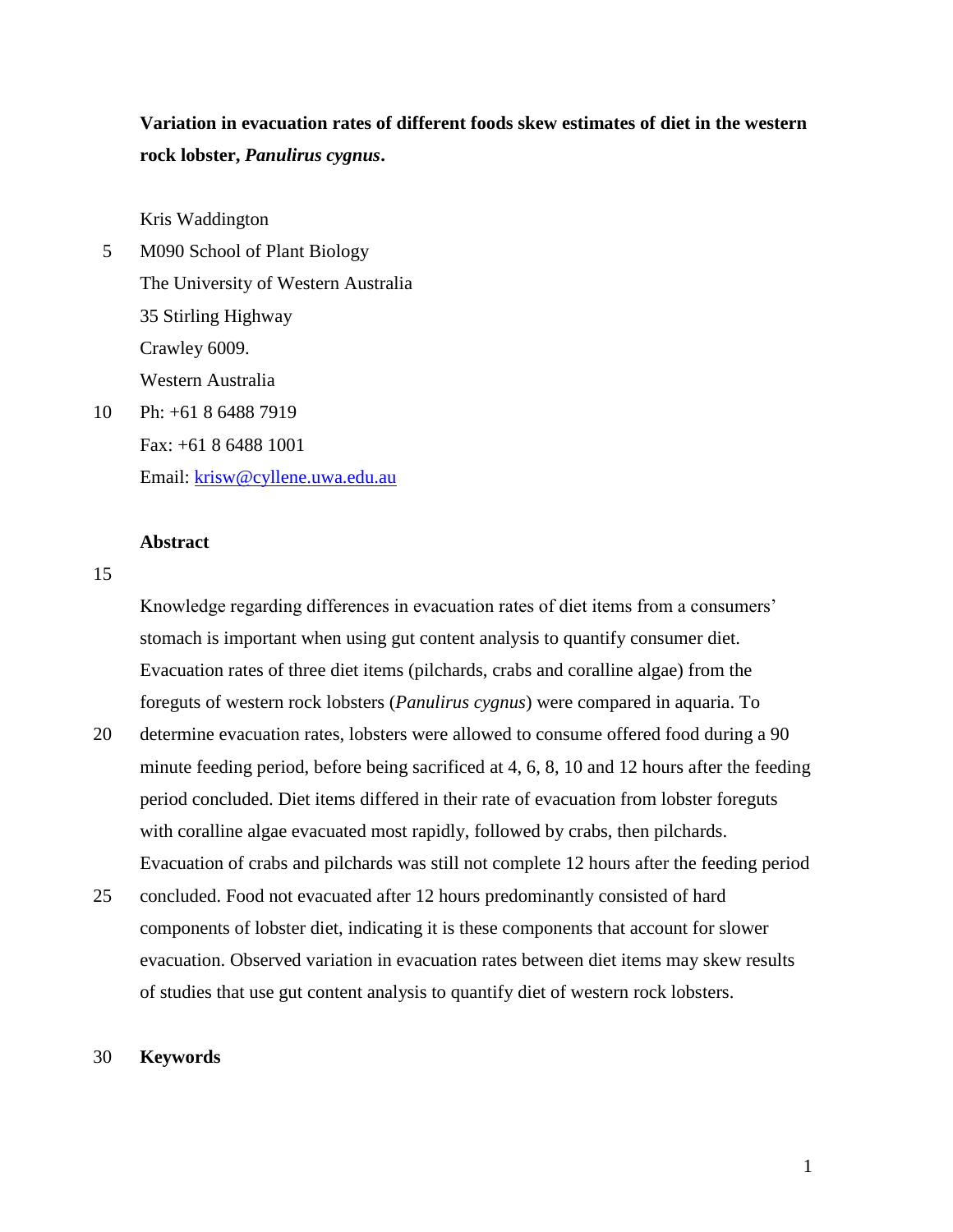Foregut; evacuation rate; gut content analysis; dietary composition.

### **Introduction**

35

Identification of the contents of a consumers' gut is a simple and effective way of assessing its diet, with the composition of the consumers' gut related to food ingested prior to evacuation from the gut (Williams 1981; Cristo 2001). An understanding of gut evacuation rates of different diet items is important when using gut content analysis to 40 quantify dietary composition of a consumer (Hill 1976; Choy 1986). Differences in evacuation rates of diet items may influence results from gut content analysis – diet items that are quickly evacuated are underestimated relative to diet items that are evacuated more slowly (Sarda and Valladares 1990).

45 Studies of a number of decapod crustaceans have demonstrated that evacuation rate of diet items from the foregut occurs at different rates (Hill 1976; Choy 1986; Sarda and Valadares 1990). These studies showed that foregut evacuation rates are slower for diet items with hard components compared to diet items with no hard components. The only previous study investigating foregut clearance rates of western rock lobsters (*Panulirus*  50 *cygnus*) did not consider diet items with hard body parts (Joll 1982), and crustaceans and

- fish have been shown to be important lobster diet items (Joll and Phillips 1984; Jernakoff *et al*. 1993; Waddington, unpublished data). I determined evacuation rates of these diet items from the foreguts of western rock lobsters. Crustaceans and fish have hard body components that may be evacuated more slowly from lobster foreguts relative to
- 55 evacuation of diet items previously tested.

I investigated evacuation rates of three diet items (pilchards, crabs and coralline algae) from the foregut of western rock lobsters. I tested the null hypothesis that there is no difference in evacuation rates between diet items.

60

## **Materials and Methods**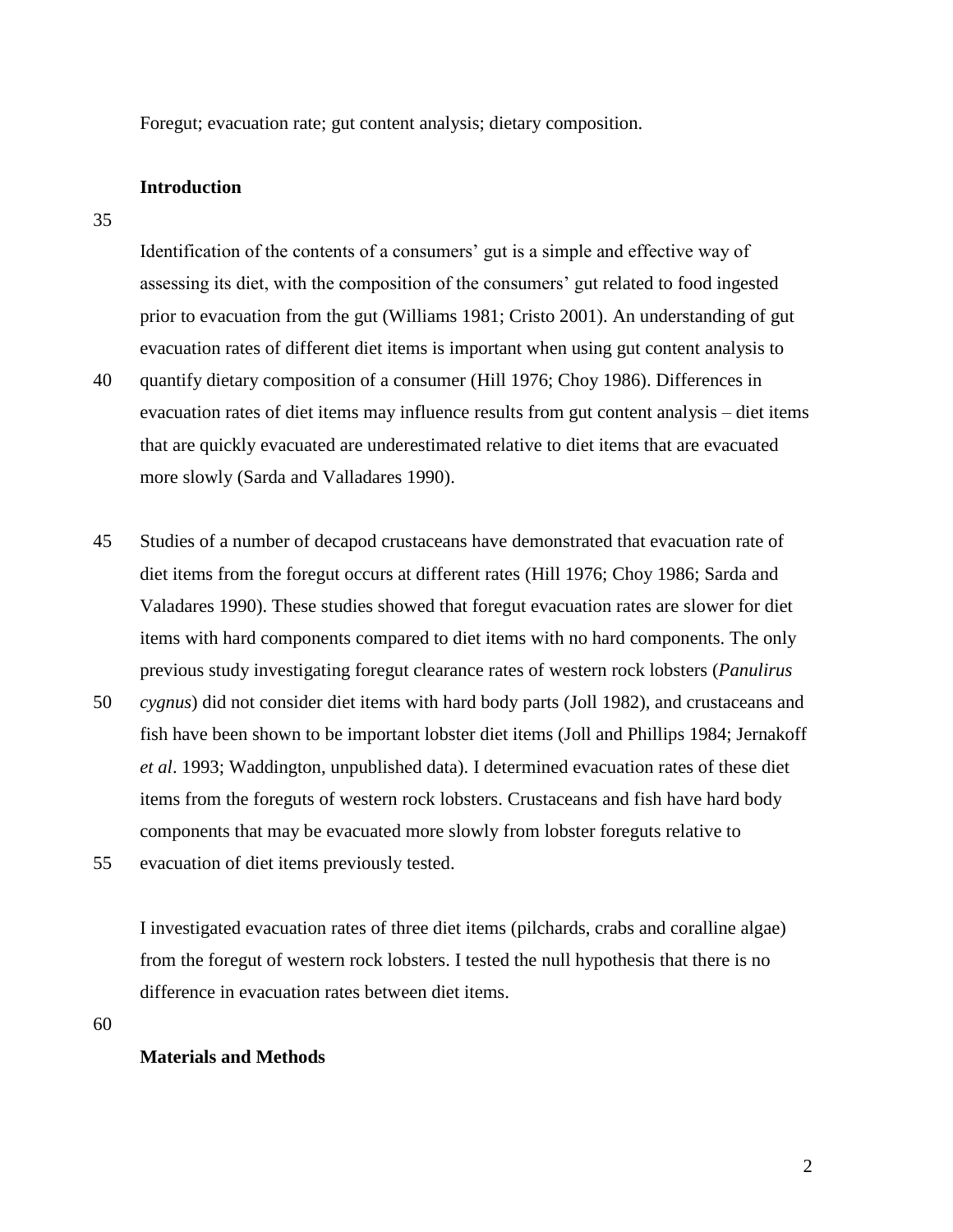Western rock lobsters (70-76 mm carapace length) were trapped from Marmion Lagoon (31° 44′ S, 115° 40′ E). Prior to experiment commencing, lobsters were kept in 2 circular

- 65 tanks, 1.0 m diameter  $\times$  0.8 m deep for 7 days to acclimate. During this time experimental animals were provided with a brick and PVC shelter and fed mussels, (*Mytilus edulis* (L.)) to excess. After acclimating for one week, feeding was ceased for one week to ensure lobsters consumed offered food during experimentation.
- 70 The experiment was performed over two consecutive nights during July 2007. A total of 15 lobsters were used each day. On the day prior to experimentation, lobsters were randomly allocated to one of 15 aquaria 30 cm  $\times$  40 cm  $\times$  40 cm. A plastic mesh shelter was provided to each lobster. Flow rates of the tanks were  $18$  L. hr<sup>-1</sup>. Lighting was ambient (approximately 11 hours light/ 13 hours dark) as was water temperature (16  $^{\circ}$ C).
- 75 Ambient water temperatures were chosen so that results are applicable when correcting dietary composition data from wild caught lobsters. An excess amount of food was blotted dry, weighed  $(\pm 0.01 \text{ g})$ , then fed to experimental lobsters 1.5 hours prior to sunrise. Lobsters were then allowed to feed undisturbed until sunrise. This feeding period was chosen as spiny lobsters have been shown to be nocturnal foragers (Jernakoff *et al*.
- 80 1987), with a peak in feeding activity just prior to sunrise (Kanciruk and Herrnkind 1973). At sunrise, uneaten food was first removed by hand, then by siphoning water through a 125  $\mu$ m sieve. Food removed was blotted dry and reweighed  $(\pm 0.01 \text{ g})$ . As no food was able to escape the tank during the feeding period, and this species has not been observed to regurgitate food, the difference in the amount of food added to and removed
- 85 from the tank was assumed to be the quantity of food ingested by the lobsters. Food offered to the pilchards were Australian pilchards (*Sardinops sagax* Jenyns) (WA Bait Supply, O'Connor, Western Australia), the foliose coralline algae (*Metagoniolithon stelliferum* (Lamarck)) collected from Marmion lagoon (31° 44′ S, 115° 40′ E), and brachyuran crabs (*Cyclograpsus audouinii* Edwards) collected from Ocean Reef Harbour
- 90 (31° 45′ S, 115° 43′ E). Pilchards and crabs have been observed to be important lobster diet items (Waddington, unpublished data). *M. stelliferum* has been shown to be an important component of lobster diet (Joll and Phillips 1984; Edgar 1990; Jernakoff *et al*.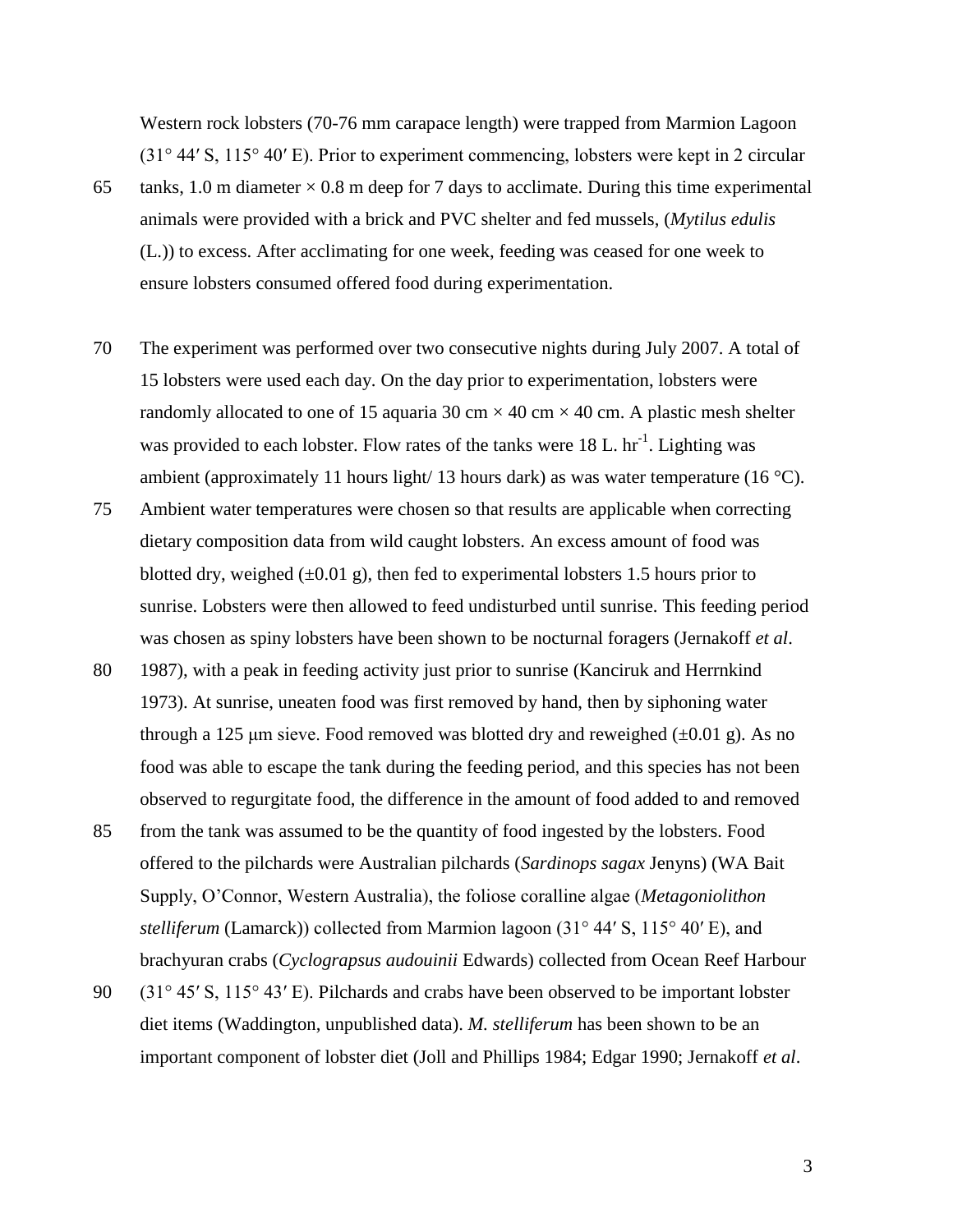1993), and has previously been used in gut clearance experiments (Joll 1982) allowing comparison of evacuation rates between studies.

95

Two lobsters fed each diet were sacrificed at 4, 6, 8, 10, 12 hours after the feeding period concluded (hereon referred to as time "post feeding"). When sacrificing, lobsters were immersed in an ice-slurry to induce a chill coma, before having their foreguts removed by dissection. Food in the foregut was removed, blotted dry and weighed to derive a measure

100 of food remaining at each time post feeding.

Food ingested by a lobster passes through the esophagus and into the cardiac stomach (termed the foregut in this study). The cardiac stomach is a muscular chamber with a thick, chitinous lining (Gray 1992). From the cardiac stomach, food passes through the

- 105 gastric mill into the pyloric sac where it is diverted back to the gastric mill, to the intestine or to the hepatopancreas (Gray 1992). In this study we examine the rate of evacuation of food from the cardiac stomach/foregut of the lobster. Food that had passed through the gastric mill was considered to be evacuated in this study and food remaining refers to the amount of ingested food remaining in lobster foreguts after each time period.
- 110 "Evacuation rate" refers to the rate at which this ingested food is evacuated from lobster foreguts.

#### *Data analysis*

Amount of ingested food remaining in lobster foreguts was calculated for each time post

115 feeding (4, 6, 8, 10, 12 hours) and for each diet type fed to the lobsters. Amount of food remaining was then expressed as the proportion of the initial amount ingested. Gastric evacuation followed an exponential equation of the type – from Sarda and Valladares (1990):

120  $W_t = W_o e^{Rt}$ ,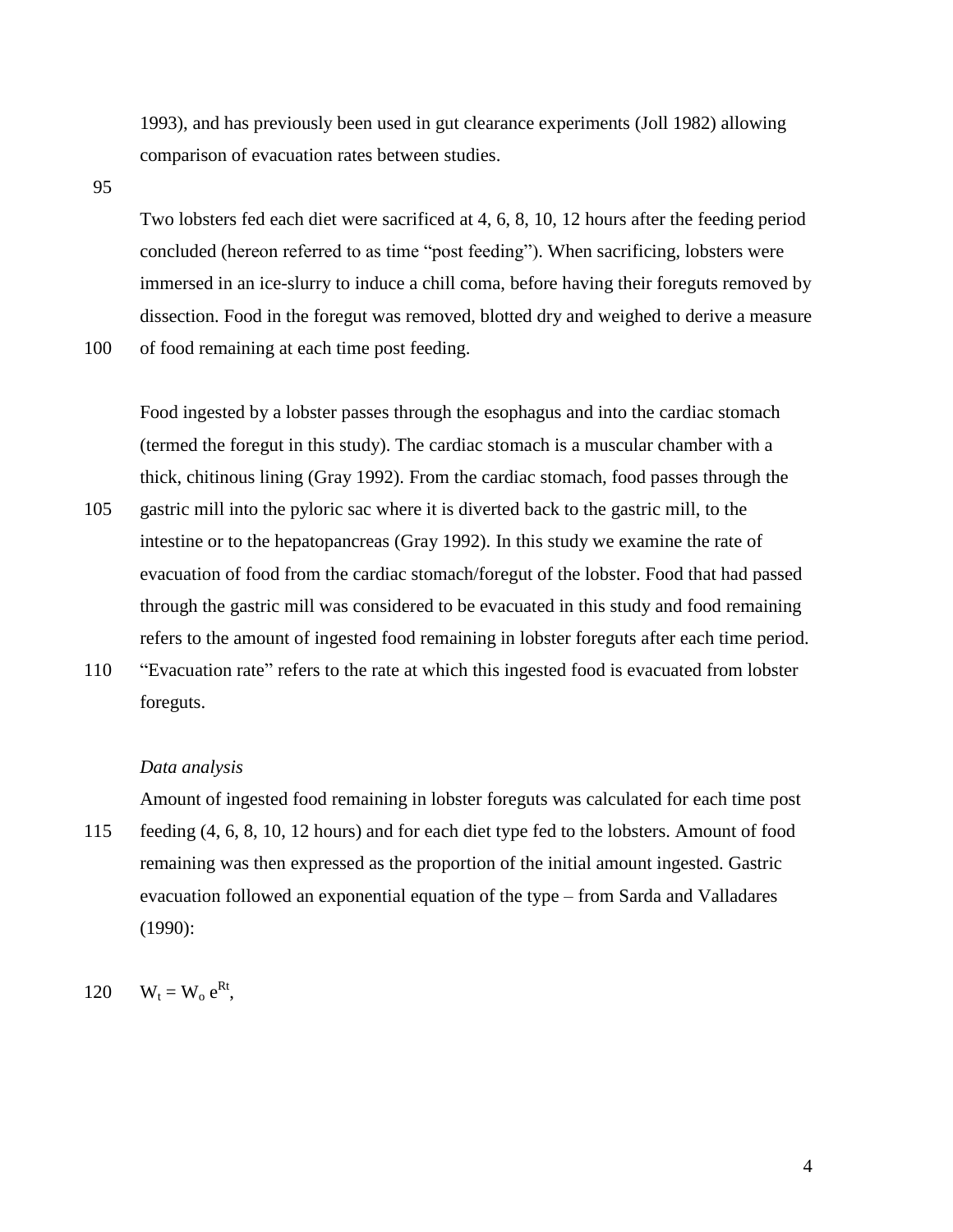where  $W_t$  = weight of stomach contents at time t,  $A_0$  = weight of food ingested during the feeding period,  $R =$  instantaneous evacuation rate, and  $t =$  time in hours since the conclusion of the feeding period.

125

Prior to analysis, data were checked for homogeneity of variance using Bartlett's test (Zar 1999). Differences in proportion of ingested food remaining in lobster foreguts were tested using two-way Analysis of Variance (ANOVA), testing the factors diet (fixed, 3 levels) and time (random, 5 levels, crossed with diet). Where differences were observed,

130 these were assessed using post-hoc Tukey tests. Amount of each diet item ingested by the lobsters were also compared using one way ANOVA.

Amount of ingested food remaining in lobster foreguts was calculated for each time post feeding (4, 6, 8, 10, 12 hours) and for each diet type fed to the lobsters. Amount of food

- 135 remaining was then expressed as the proportion of food ingested. Differences in proportion of ingested food remaining since feeding concluded were compared using two-way ANOVA. Where significant differences were observed, Tukey tests were used to identify which groups significantly differed. Rate of food evacuation was determined from the difference in the amount of food present at the end of each time period and is
- 140 expressed as g. hr<sup>-1</sup> for each time period. Differences in rates of evacuation of different diet items between time periods were compared using two-way ANOVA and Tukey tests. Amount of each diet item ingested by lobsters were also compared using one-way ANOVA and Tukey tests.

# 145 **Results**

The proportion of ingested food remaining in lobster foreguts at time t after feeding can be expressed by the following regression equations:

Pilchards:  $W_t = e^{-0.063t}$ ,  $r^2 = 0.94$ ,

150 Crabs:  $W_t = e^{-0.12t}$ ,  $r^2 = 0.95$ , Coralline algae:  $W_t = e^{-0.905t}$ ,  $r^2 = 0.86$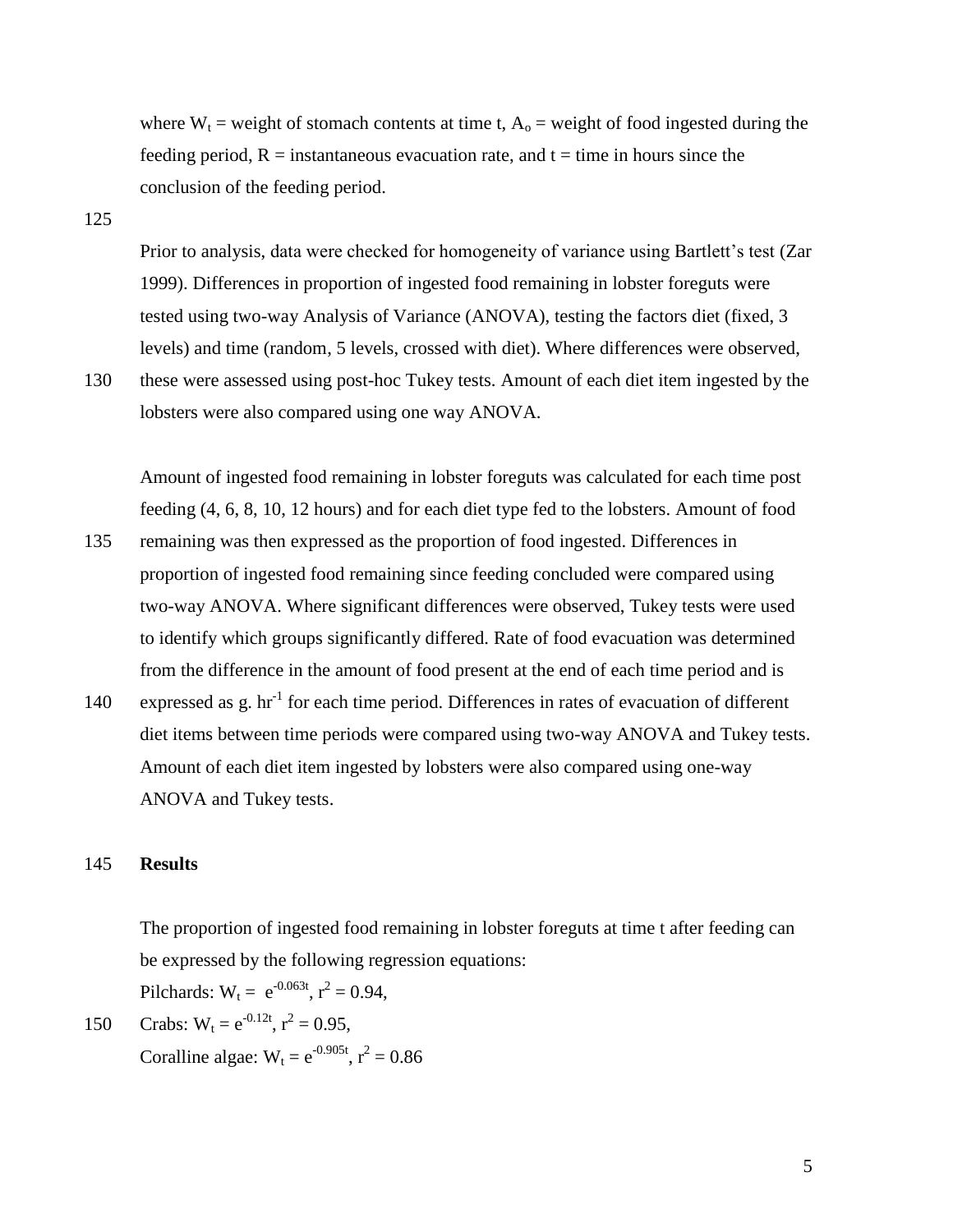The instantaneous rate of evacuation  $(R)$  for coralline algae  $(-0.91)$  exceeded the rate of evacuation of crab  $(-0.12)$ , and pilchard  $(-0.06)$  (Fig. 1).

- 155 Data were found to have homogenous variance  $(p=1.00)$  no transformation of raw data was required prior to analysis. The amount of food remaining in the foregut of lobsters was dependant on both diet type and time since conclusion of the feeding period (Table 1). A significant diet  $\times$  time interaction was also observed (Table 1), indicating the proportion of each food type remaining in lobster guts was not constant at each time post-
- 160 feeding, likely owing to observed differences in evacuation rates between different diet items.

Proportion of pilchards remaining were not significantly different to proportion of crabs remaining after four ( $p=0.45$ ) and six hours post-feeding ( $p<0.69$ ), but proportion of 165 pilchards and crabs differed to proportion of coralline algae remaining during these times (p<0.001). After six hours post feeding, all diets differed significantly in proportion of ingested food remaining  $(p<0.05)$ .

- Differences in the absolute amount of food ingested were detected using one-way 170 ANOVA (Table 2). Post hoc Tukey tests showed that lobsters offered pilchards ingested significantly more food (mean  $6.40 \pm$  se 0.38) than those offered either crabs or algae (p<0.05). No significant differences were detected between the amount of crabs (4.13  $\pm$ 0.53) or coralline algae (2.10  $\pm$  1.04) ingested by lobsters (p<0.01).
- 175 Examination of foreguts of lobsters fed crabs sacrificed 12 hours post feeding showed matter that had not been evacuated consisted of hard exoskeleton. All flesh and connective tissue had been evacuated. The foreguts of lobsters fed pilchards sacrificed 12 hours post feeding had predominantly bones and scales present in their foreguts as well as a small amount of flesh and muscle tissue. Extrapolation of regression equations indicate
- 180 that approximately 22.2% of ingested pilchards and 5.5% of ingested crabs will remain in lobster foreguts 24 hours after the conclusion of the feeding period. Evacuation of 99% of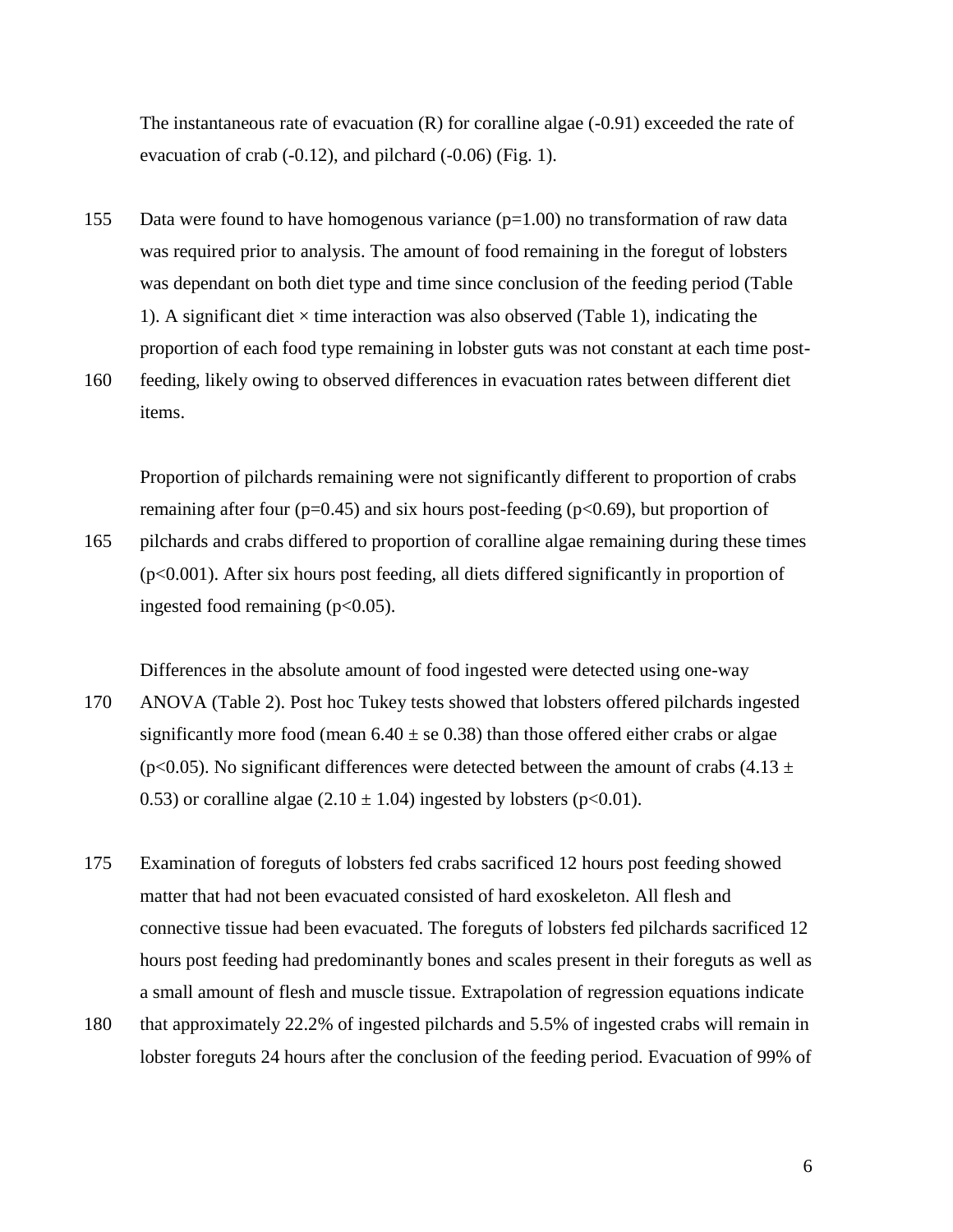ingested crabs was estimated to occur 38 hours after feeding period concluded while it was estimated to take 60+ for 99% of ingested pilchards to be evacuated.

#### 185 **Discussion**

Diet items were determined to evacuate from the foreguts of western rock lobsters at different rates. Thus, the null hypothesis that there is no difference in foregut evacuation rates of the three diet items is rejected. Evacuation of diet items also occurred

190 significantly slower than evacuation rates previously reported for this species (Joll 1982). Complete evacuation of foods from western rock lobster foreguts has previously been reported to occur 4-6 hours after the feeding period concluded (Joll 1982).

Instantaneous rate of evacuation was observed to differ between diet items with

- 195 evacuation of coralline algae fastest (-0.91), followed by crabs (-0.12), then pilchards (- 0.06). These results are in accordance with the findings of Sarda and Valladares (1990) who determined that diet type affects evacuation rates. Rate of crab and pilchard evacuation from this study are comparable with evacuation rates reported for other decapod crustaceans. Sarda and Valladares (1990) reported instantaneous rates of
- 200 evacuation (R) of between  $-0.0026$  and  $-0.0056$  hr<sup>-1</sup> for the Norwegian lobster, *Nephrops norvegicus*, while in a separate study Cristo (2001) determined R between -0.177 and -  $0.172$  hr<sup>-1</sup> for *N. norvegicus*. Choy (1986) determined R between -0.0968 and -0.1473 hr<sup>-1</sup> for the crabs *Liocarcinus puber* and *Liocarcinus holsatus*. Evacuation of coralline algae from lobster foreguts occurred significantly faster than rates reported in the literature,
- 205 likely relating to the small amount of coralline algae consumed by the lobsters during the feeding period – lobsters are largely indifferent to coralline algae as a diet item (Joll 1982). Evacuation of food from the stomach of the fish, *Pleuronectes platessa* has similarly been demonstrated to be dependant upon amount of food consumed (Jobling and Davies 1979).

210

Evacuation of diet items from the foreguts of western rock lobsters occurred significantly slower than rates previously reported for this species (Joll 1982). Pilchards and crabs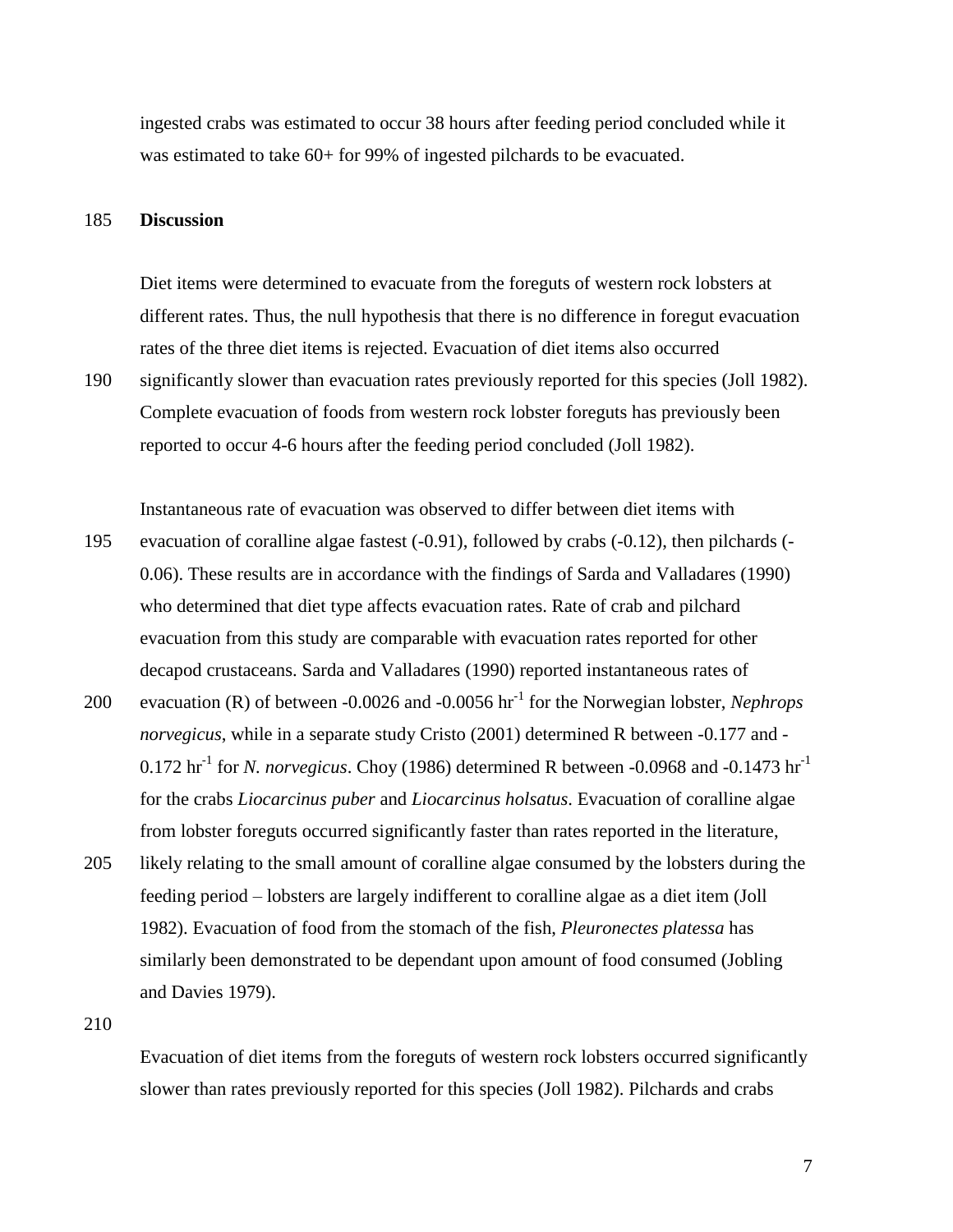were present in lobster foreguts 12 hours post-feeding with extrapolation of observed evacuation rates indicating crabs and pilchards will be detected in lobster foreguts at least

- 215 24 hours after the feeding period concluded. Slower evacuation rates in the current study relative to the study of Joll (1982) likely relate to lower water temperatures in the current study (16°C *vs*. 25°C). Temperature has previously been identified as the most important factor affecting evacuation rates amongst copepods and fish (Jobling and Davies 1979; Dam and Peterson 1988), and has also been shown to affect gut clearance rates for the
- 220 Portunid crab, *Ovalipes catharus* (Haddon and Wear 1987). A decrease in water temperature (from 11  $\degree$ C to 9  $\degree$ C) led to slower evacuation (from 11 to 18 hours) of food items from foreguts of the Portunid crab (Haddon and Wear 1987). Thus differences in water temperature between the current study and that of Joll (1982) are sufficient to explain observed differences in evacuation rates.

225

Remnants of food persisting in lobster foreguts at the conclusion of the experimental time (12 hours post feeding period) predominantly consisted of hard components of the diet fed to the lobsters, indicating these items are evacuated from lobster foreguts more slowly than softer components of lobster dietary items. Slower evacuation of hard dietary

230 components relative to soft dietary components has previously been observed for crabs (Hill 1976; Choy 1986), and for the lobster *Nephrops norvegicus* (Sarda and Valladares 1990). These studies showed that it is common for hard components of the diet to be present 2-3 days after feeding ceased. Similar evacuation times are feasible upon extrapolation of data from the current study.

235

Variation in evacuation rates of different diet items from lobster foreguts have significant implications for those studies that use foregut composition as a proxy for dietary composition. An underlying assumption when using gut content analysis for the analysis of dietary composition is that composition of diet items in lobster foreguts represents the

240 composition of diet items consumed (eg. Joll and Phillips 1984; Edgar 1990). Variation in evacuation of diet items from lobster foreguts means lobster foregut composition may not represent lobster dietary composition. Since evacuation rates differ with diet type,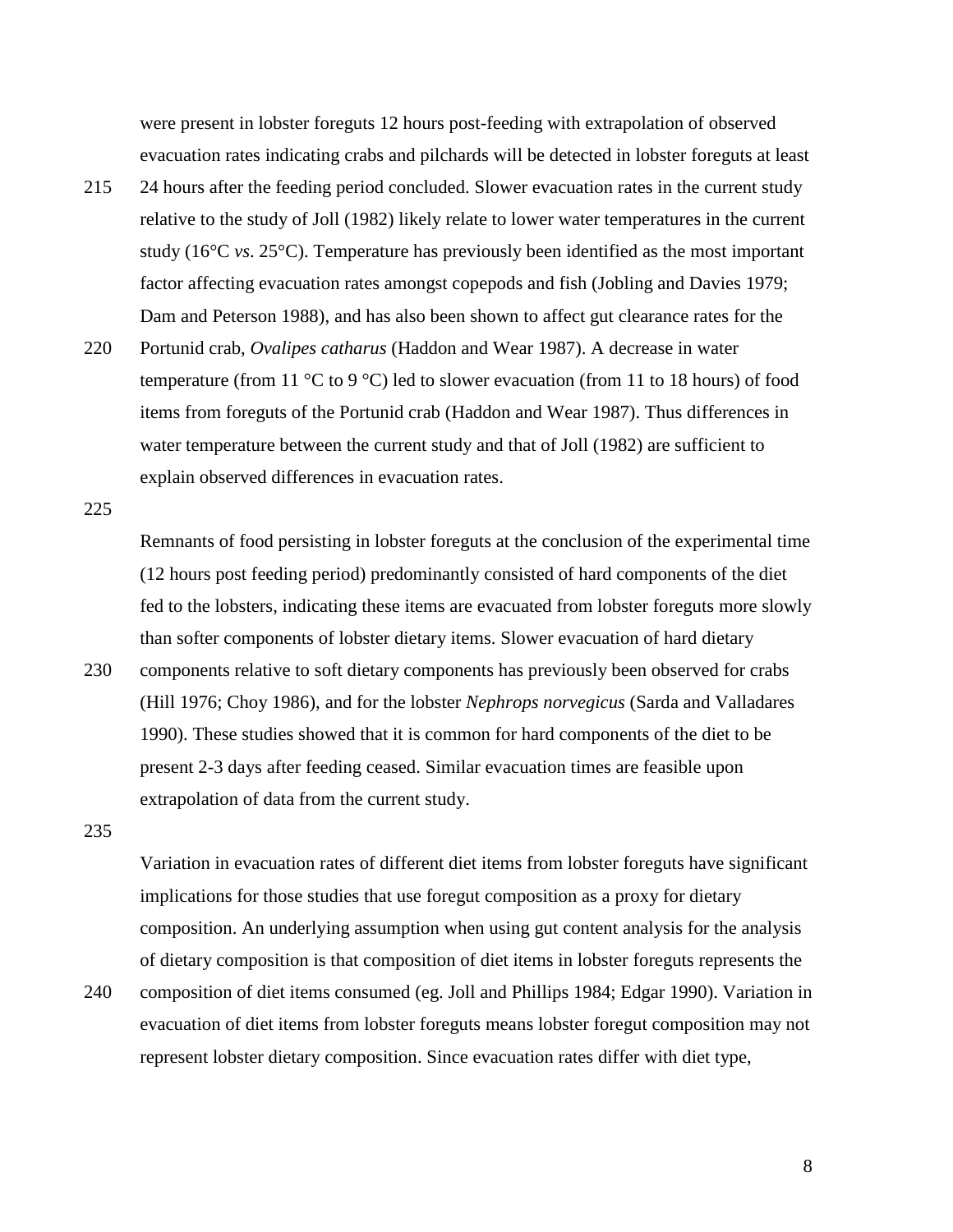researchers using gut content analysis should correct for variable evacuation rates when calculating consumer dietary composition.

245

## *Conclusions*

The current study has demonstrated that evacuation rates of dietary items from the foregut of the spiny lobster species, *Panulirus cygnus* are variable. Further, foregut 250 evacuation rates observed in this study are slower than rates previously reported for this species, most likely relating to differences in water temperature. Studies that use gut content analysis to estimate dietary composition of western rock lobsters should recognise diet type and temperature as factors that may skew estimates of dietary composition.

255

## **Acknowledgements**

I thank Andrew Tennyson and Mathew and Lucas Vanderklift for help collecting diet items. I also thank Mark Rossbach for helping with lobster collection. Mathew

260 Vanderklift and Diana Walker provided helpful comments on an earlier version of this manuscript. Funding for this study was provided by the School of Plant Biology at the University of Western Australia. All procedures were approved by the animal ethics committee at The University of Western Australia (Approval number RA/3/100/478), and authorized under state government permits.

265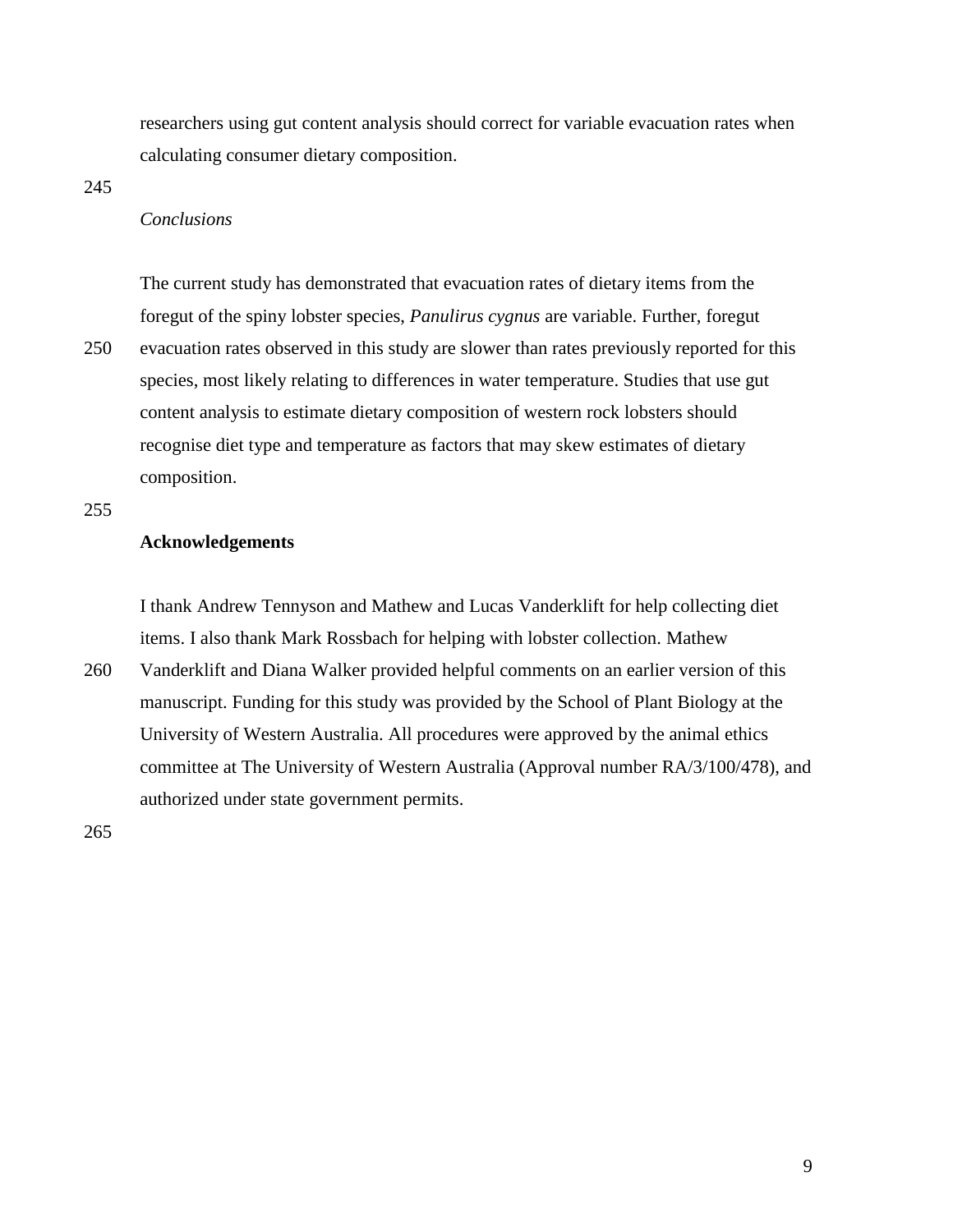### **References**

Choy, S. C. (1986). Natural diet and feeding habits of the crabs *Liocarcinus puber* and *L.*  270 *holsatus* (Decapoda, Brachyura, Portunidae). *Marine Ecology Progress Series* **31**, 87-99.

Dam, H. G., and Peterson, W. T. (1988). The effect of temperature on the gut clearance rates of planktonic copepods. *Journal of Experimental Marine Biology and Ecology* **123**, 1-14.

### 275

Cristo, M. (2001). Gut evacuation rates in *Nephrops norvegicus* (L., 1758): laboratory and field estimates. *Scientia Marina* **65**, 341-346.

Edgar, G. J. (1990). Predator-prey interactions in seagrass beds. I. The influence of

280 macrofaunal abundance and size-structure on the diet and growth of the western rock lobster *Panulirus cygnus* George. *Journal of Experimental Marine Biology and Ecology* **139**, 1-22.

Gray, H. G. (1992). 'The western rock lobster. Book 1: A natural history.' (Westralian 285 Books: Geraldton.)

Haddon, M., and Wear, R. G. (1987). Biology of feeding in the New Zealand paddle crab *Ovalipes catharus* (Crustacea, Portunidae). *New Zealand Journal of Marine and Freshwater Research* **21**, 55-64.

290

Hill, B. J. (1976). Natural food, foregut clearance-rate and activity of the crab *Scylla serrata*. *Marine Biology* **34**, 109-116.

Jernakoff, P., Phillips, B. F., and Maller, R. A. (1987). A quantitative study of nocturnal 295 foraging distances of the western rock lobster *Panulirus cygnus* George. *Journal of Experimental Marine Biology and Ecology* **113**, 9-21.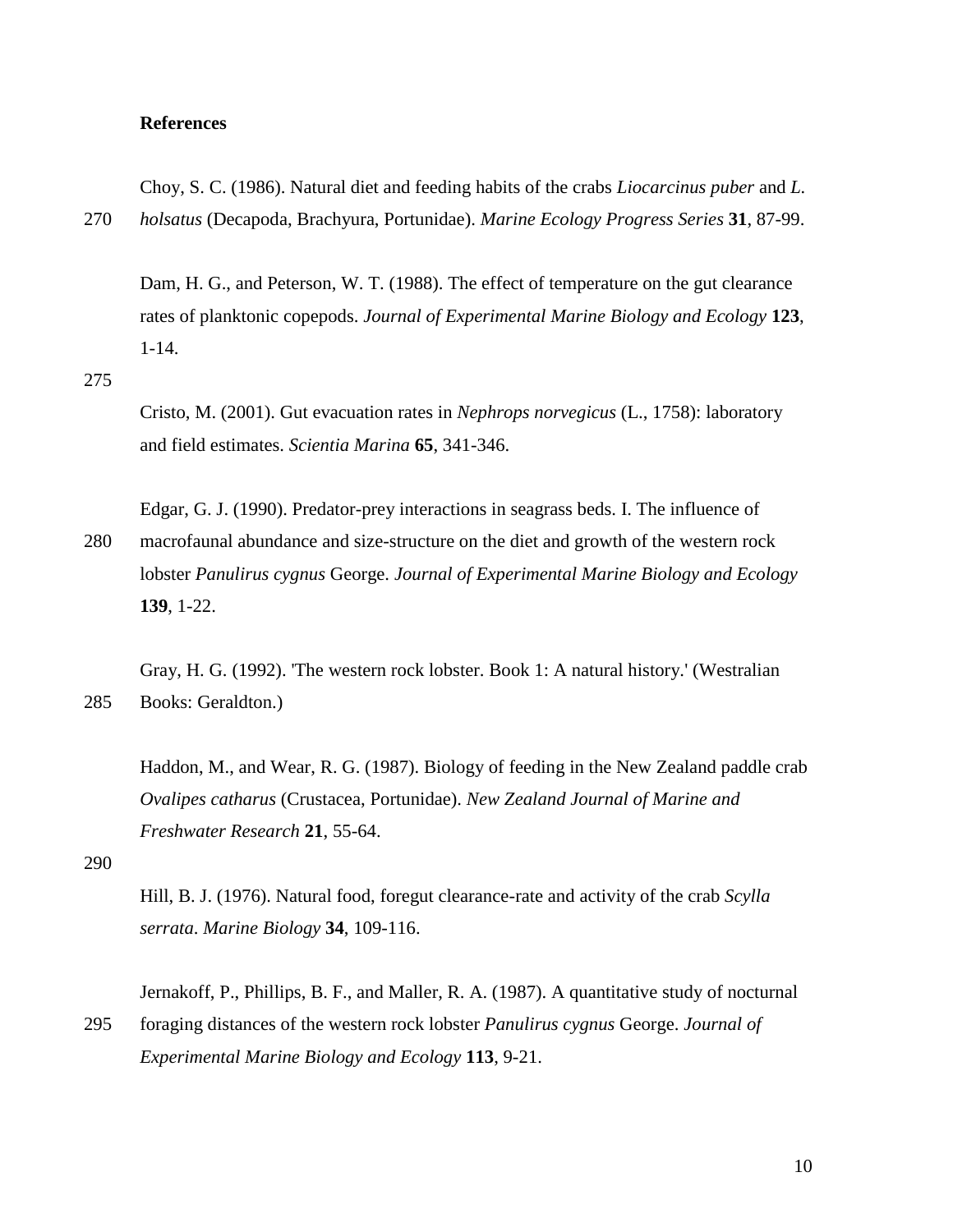Jernakoff, P., Phillips, B. F., and Fitzpatrick, J. J. (1993). The diet of post-puerulus western rock lobster, *Panulirus cygnus* George, at Seven Mile Beach, Western Australia. 300 *Australian Journal of Marine and Freshwater Research* **44**, 649-655.

Jobling, M., and Davies, P. S. (1979). Gastric evacuation in plaice*, Pleuronectes platessa* L.: effects of temperature and meal size. *Journal of Fish Biology* **14**, 539-546.

305 Joll, L. M. (1982). Foregut evacuation of four foods by the western rock lobster, *Panulirus cygnus*, in aquaria. *Australian Journal of Marine and Freshwater Research* **33**, 939-943.

Joll, L. M., and Phillips, B. F. (1984). Natural diet and growth of juvenile western rock 310 lobster *Panulirus cygnus* George. *Journal of Experimental Marine Biology and Ecology* **75**, 145-169.

Kanciruk, P., and Herrnkind, W. F. (1973). Preliminary investigations of the daily and seasonal locomotor activity rhythms of the spiny lobster, *Panulirus argus*. *Marine* 

315 *Behaviour and Physiology* **1**, 351-359.

Sarda, F., and Valladares, F. J. (1990). Gastric evacuation of different foods by *Nephrops norvegicus* (Crustacea: Decapoda) and estimation of soft tissue ingested, maximum food intake and cannibalism in captivity. *Marine Biology* **104**, 25-30.

320

Williams, M. J. (1981). Methods for the analysis of natural diet in Portunid crabs (Crustacea: Decapoda: Portunidae). *Journal of Experimental Marine Biology and Ecology* **52**, 103-113.

325 Zar, J. H. (1999). 'Biostatistical Analysis.' (Prentice-Hall International, Inc.: Sydney.)